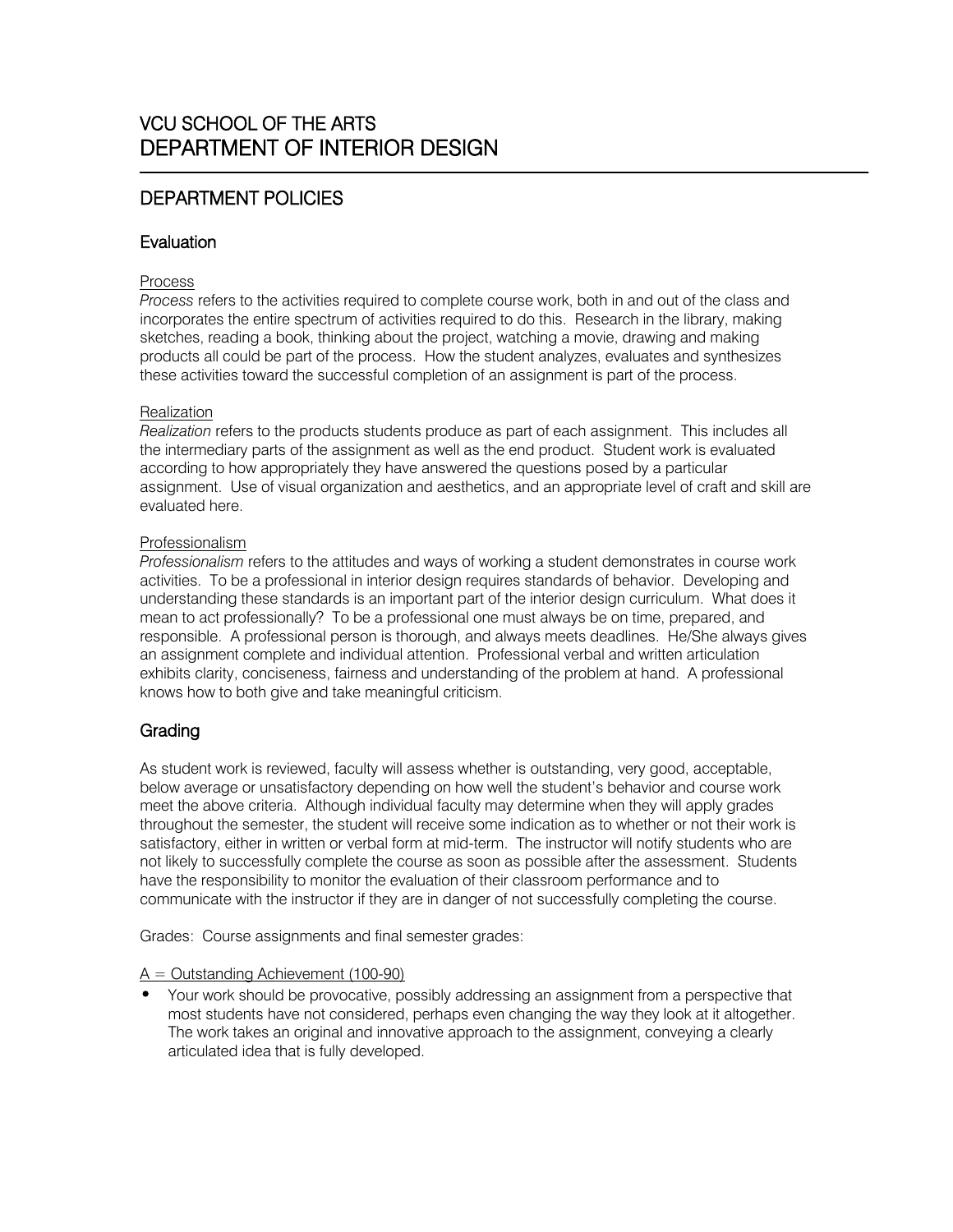- You have investigated the full range of positions for the issues embodied in an assignment. You have carefully examined the underlying assumptions, values, and use of evidence in your research, instead of taking them at face value.
- Your work actively engages the reader and makes a clear point that it is supported with excellent reasoning, evidence and research. The work provokes the reader to reflect on the topics subtleties and complexities.
- Your work's organization reflects the logic and analysis necessary to support the idea. The organization is clear, strong and fully developed.
- Your work has virtually no grammatical, mechanical or technical errors. Research sources are appropriately documented and cited.

#### $B = V$ ery Good Achievement (89-90)

- Your work addresses a complicated or more challenging idea. You employ a variety of techniques that go beyond the specific requirements of the assignment and respond more directly to the concerns and values of your particular audience. The work has a clear purpose beyond the minimum requirements of the assignment.
- You synthesize and evaluate research in developing your own idea. You understand the importance choices, styles, and competency. The work demonstrates a working understanding of the assignments complexities, and reasons through an original insight without flaws in logic.
- Your work is organized so that ideas are connected. Some minor gaps in logic and communication may appear.
- Your work has few grammatical, mechanical, or technical errors, and they do not distract the reader from the content. Research sources are appropriately documented and cited.

#### $C =$  Acceptable Achievement (79-70)

- You have taken a clear stand on one idea and provide sufficient research to support that position. The ideas you present demonstrate that you understand the concepts that your instructor has addressed in class. The work shows some audience awareness and establishes a basic idea, giving some evidence and detail to support a point. The work offers some element of insight and thoughtfulness about the subject matter. The work has some sense of purpose and meets the minimum requirements of the assignment.
- Your work has a basic structure, organization, and transitions, and the ideas are ordered and linked. Ideas are focused but may require development.
- Your work is adequate and, despite some awkwardness and clutter, communicates clearly.
- Your work has grammatical, mechanical, and technical awareness. Some errors distract the reader from the content. Research sources are documented and cited.

#### $D =$  Below Average Achievement (69-60)

- While demonstrating a general understanding of the topic and concepts, you have not mastered some basic skills. You misunderstand the assignment; show little understanding of the required concepts; or ignore the technical requirements of topic, length or format of the assignment. Your work ignores the needs of the audience, offering insufficient research, irrelevant evidence of details, or illogical, flawed reasoning to support your ideas. Your work offers little to no insight for thought about the subject matter. Your work does not fulfill the minimum requirements of the assignment.
- Your work is tangential, disordered, or not discernable, and the work has weak or non-existent support.
- Your work's organization is difficult to discern. The parts of the work do not work together towards a unified whole. Ideas are underdeveloped or lack focus or cohesion.
- Your work has weak or confusing grammatical, mechanical, and technical awareness.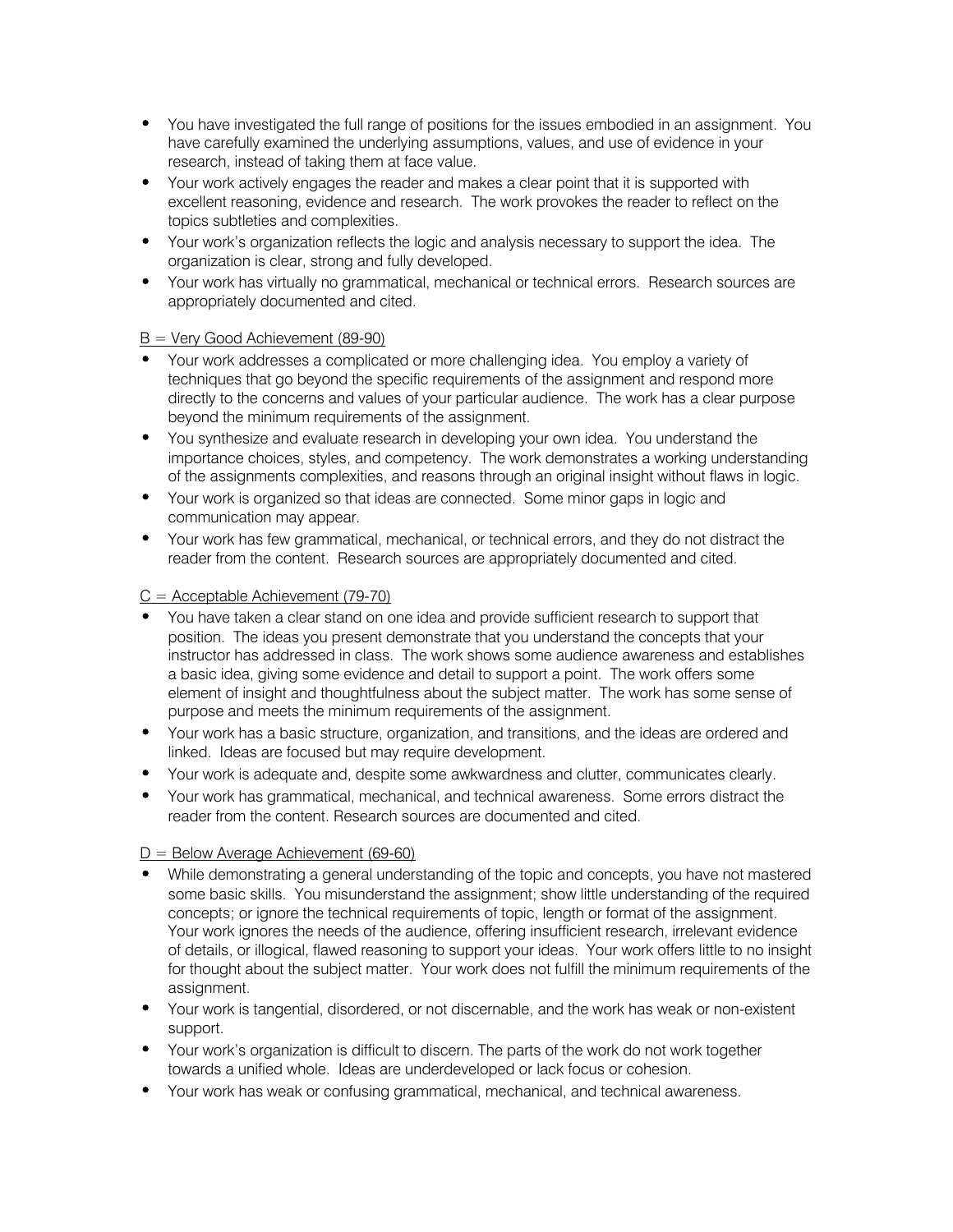$F =$  Unsatisfactory Achievement (59-0)

- Your work does not fulfill the requirements of the assignment.
- Your work has little or no research attribution of evidence is problematic or neglected.
- Your work is full of grammatical, mechanical, and technical errors, which make it impossible to understand.
- Your work is largely that of another person.

Faculty may assign plusses (+) and minuses (-) for performance of course assignments, but not for semester grades.

## **Attendance**

The department of Interior Design requires a rigorous attendance policy in all courses as outlined below. Proper class attendance requires that the student be present for the class meeting in its entirety; be alert and contribute to class discussions; have all appropriate tools and materials needed to participate during that class period; and complete assignments required for that class. Students are expected to participate in class discussions, project presentations, critique sessions, and formal juries.

Allotted absences are given to accommodate illness, car trouble, etc. Doctor appointments, advisor conferences, meetings and employment should not be scheduled during class time. Prolonged illness should be verified by a physician and may require the student to withdraw from class if he/she cannot complete work in a comprehensive and timely manner.

While attendance and class participation relate to professionalism (attendance, deadlines, verbal articulation, and participation), they also affect other areas of a students performance. Instructors rely on classroom observation and discussion in evaluating a student's process. Students who attend class and are prepared for the scheduled activities and discussions reveal valuable information about their performance that may not be evident in course work.

## Attendance Policy for Studio Courses

Regular class attendance for the full period and participation in class discussion is expected. The instructor is required by the University to maintain an accurate record of class attendance. Students are responsible for any information missed due to lateness or absence and must complete assignments as required. A grade in the class will not be assessed on the basis of attendance alone, however, regular class attendance and participation is of the utmost importance. Three (3) absences (excused or unexcused) will result in an official letter from the department stating concerns and a possible lowering of the course grade. Five (5) absences (excused or unexcused) will result in a faculty review of student work, lowering of the course grade and/or possible withdrawal from the class.

## Attendance Policy for Lecture and Seminar Courses

Regular class attendance for the full period and participation in class discussion is expected. The instructor is required by the university to maintain an accurate record of class attendance. Students are responsible for any information missed due to lateness or absence and must complete assignments as required. A grade in the class will not be assessed on the basis of attendance alone, however, regular class attendance and participation is of the utmost importance. Two (2) absences (excused or unexcused) will result in a faculty review of student work, lowering of the course grade and/or possible withdrawal from the class.